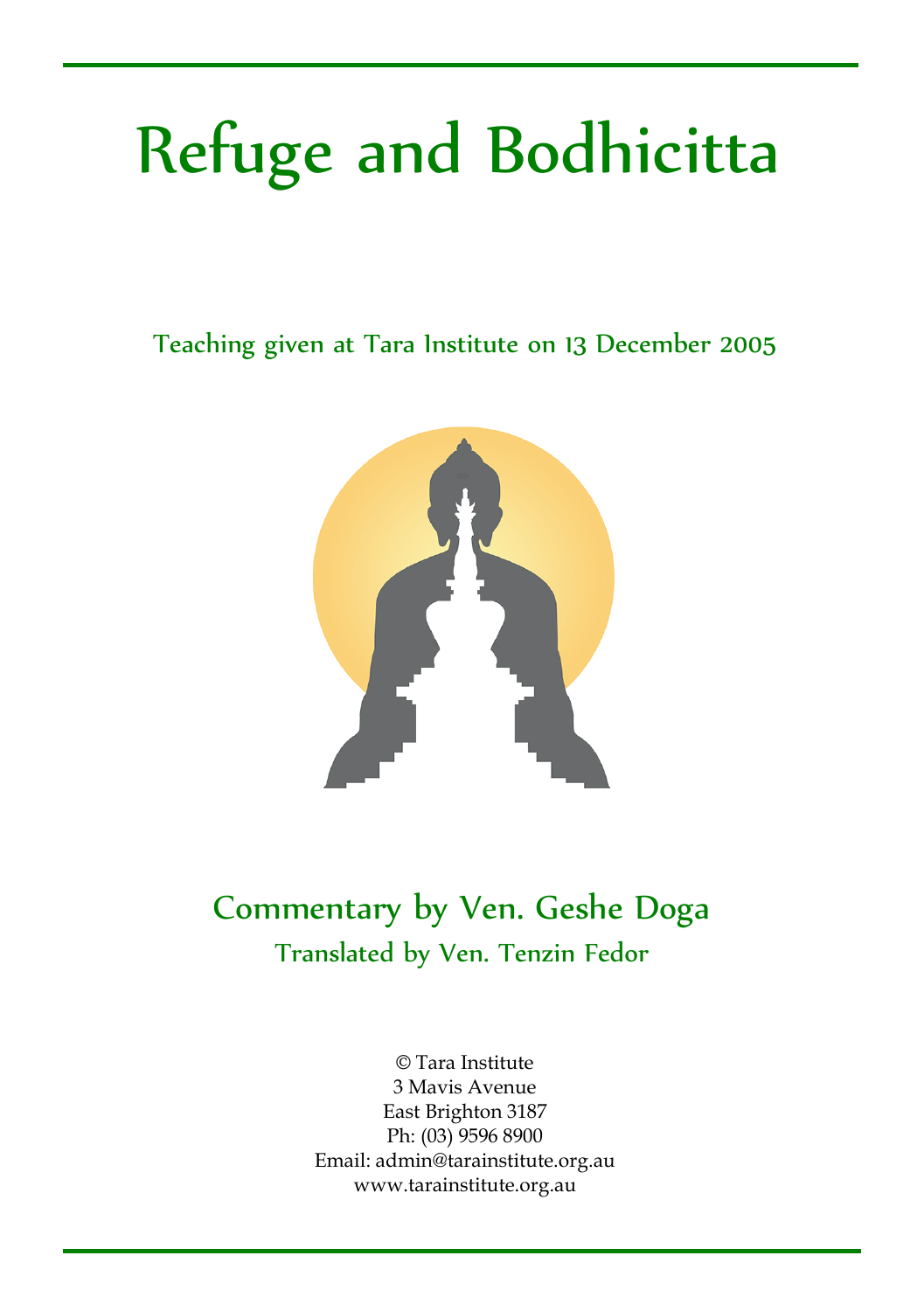- **To the Buddha, the Dharma and the Highest Assembly**
- **I go for refuge until I am enlightened.**
- **May I, from the virtuous merit that I collect by practising giving and other perfections**
- **Attain the state of a buddha to be able to benefit all sentient beings.**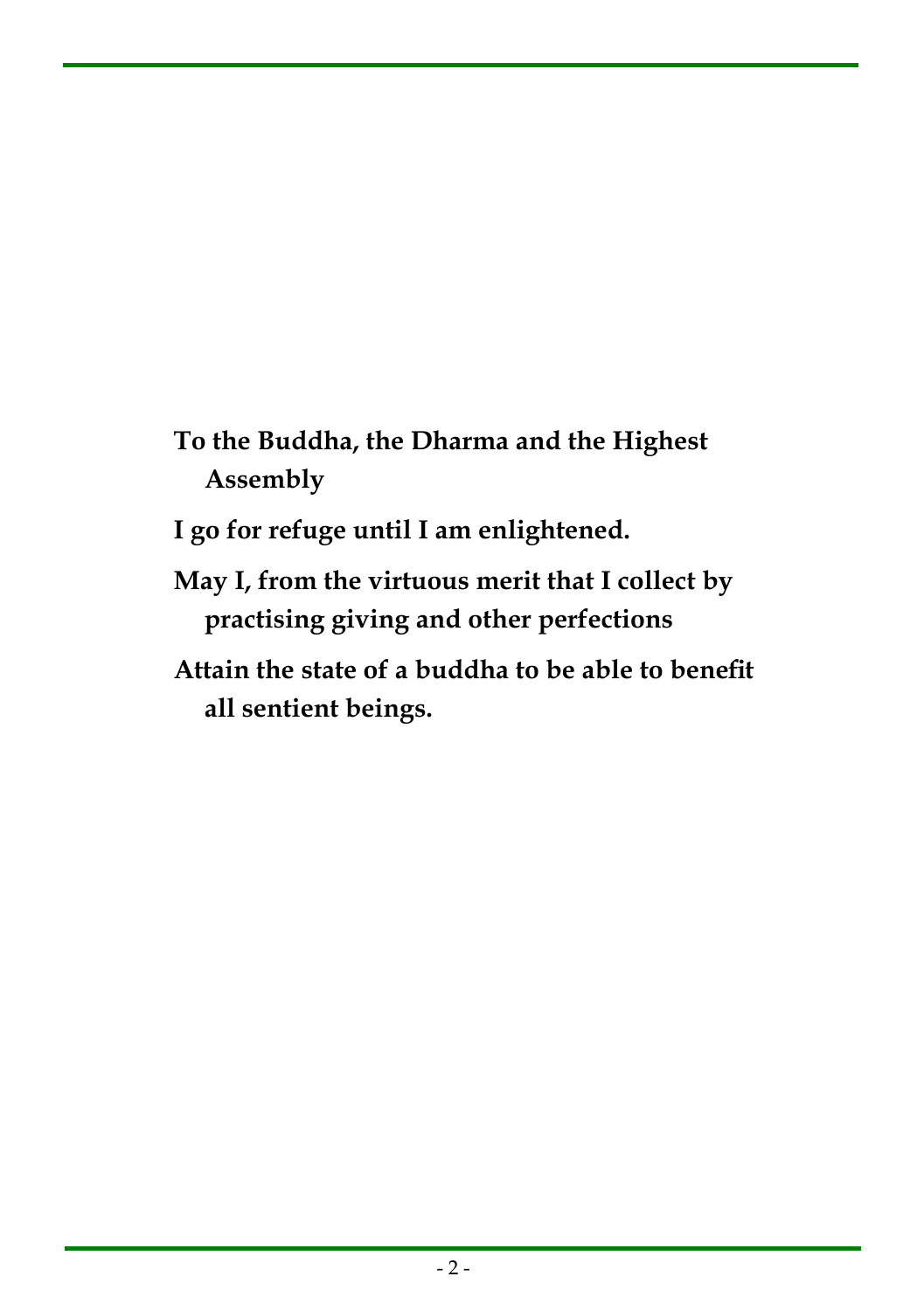## The meaning of taking refuge and generating bodhicitta

The first prayer that we recite before teachings is the Refuge and Bodhicitta prayer. So the refuge and bodhicitta motivations are the motivations that we generate at the beginning of each teaching.

Refuge is the door to the Buddhist path and bodhicitta is the door to the Mahayana path.

Refuge protects one from following a wrong path, while bodhicitta protects one from falling into a lesser path.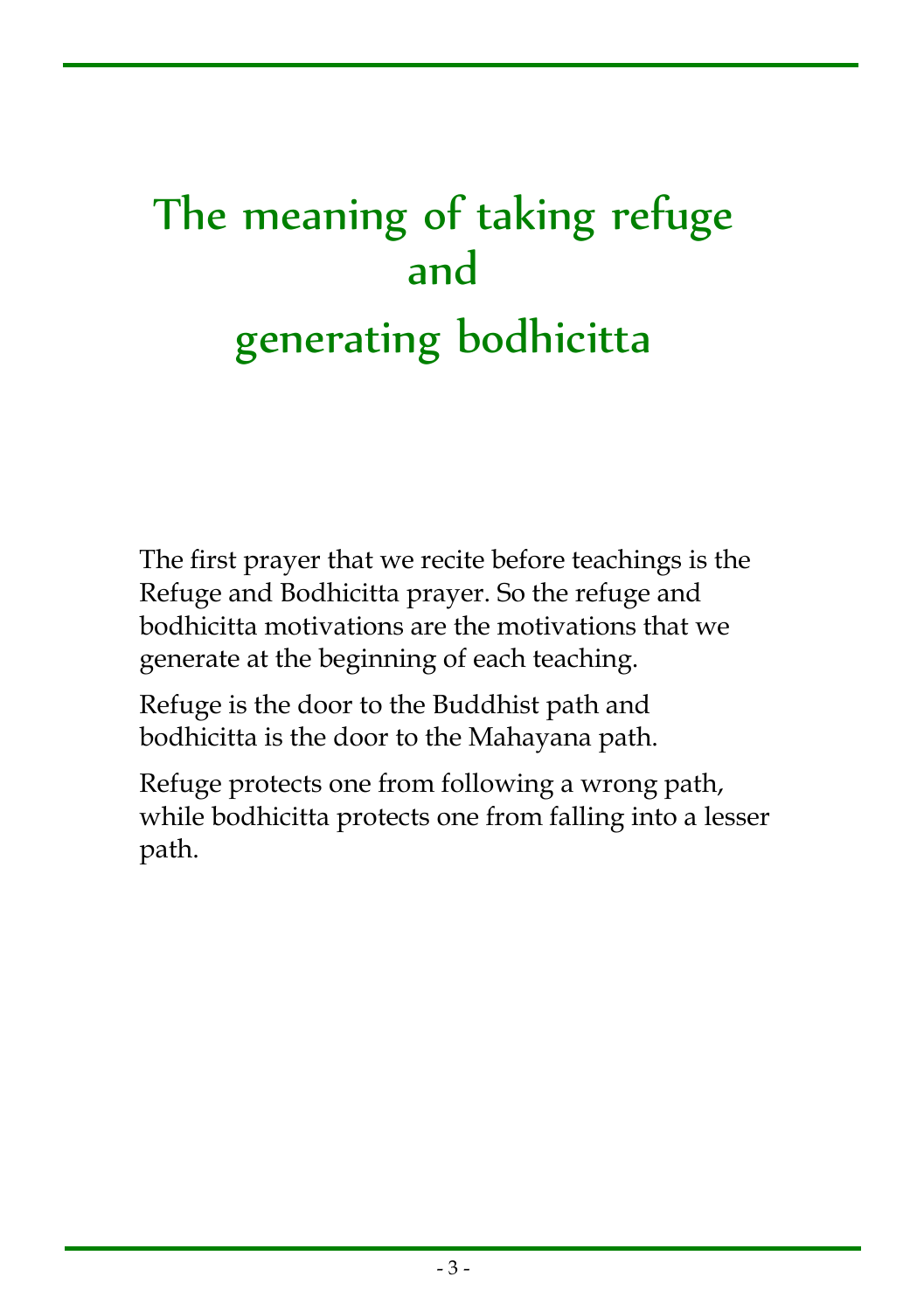### Refuge

### *To the Buddha, the Dharma and the Highest Assembly*

The first line identifies the three objects of refuge. When we recite the word *Buddha* we should remember that in addition to Shakyamuni Buddha the word *buddha* includes one's teacher, the deities, the eight medicine buddhas, the thirty-five buddhas and so forth. That is something that one should definitely contemplate when one is going for refuge.

One should contemplate that the word *Dharma* contains both the scriptural Dharma and the actual Dharma. The scriptural Dharma is comprised of the different categories of the scriptural Dharma taught by the Buddha through his kindness. The actual Dharma is the truth of cessation and the truth of the path.

The *Highest Assembly* includes the different beings who are actual Sangha, such as the Mahayana Sangha, as well as the hearer and self-liberator practitioners.

The Buddha refuge is that which shows one the Dharma. One goes for refuge to the Buddha as the person who shows one the Dharma. The Dharma refuge is the actual refuge. The Highest Assembly are those who one takes as one's example. While one is going for refuge, one also visualises that one is surrounded by all sentient beings who, together with oneself, go for refuge to the Triple Gem on the basis of the two-fold motivation.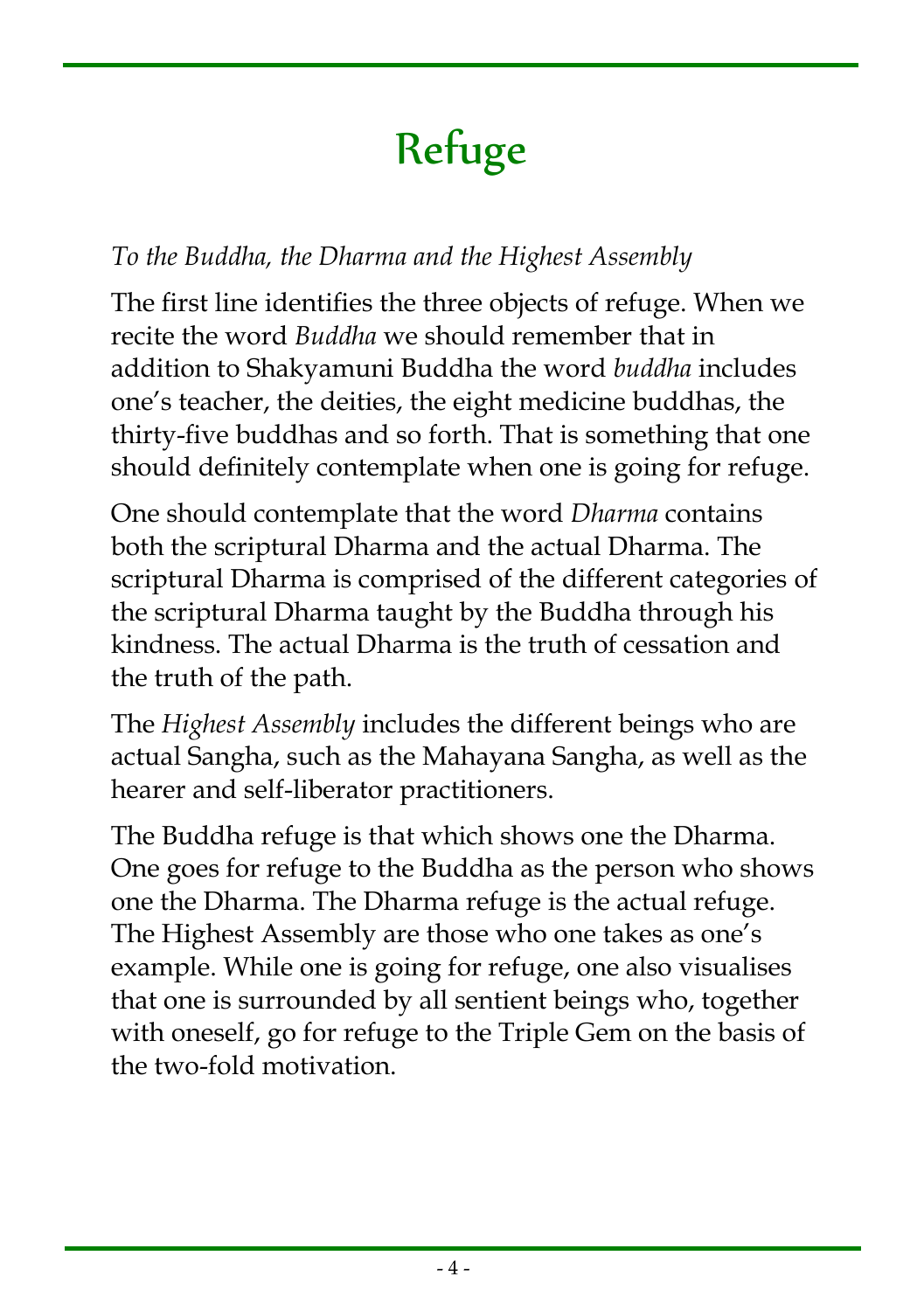### *I go for refuge until I am enlightened*

The second line identifies the time for which one is going to take refuge, and the basis that is going for refuge. The words *I* or *I myself* identify the basis that is going for refuge. *Until I am enlightened* identifies the time period for which one goes for refuge. This is the uncommon Mahayana refuge.

General refuge is taken for a period of time in this life, as in the prayer that is done during the formal refuge ceremony, and also when one is taking lay vows, where one says, 'until the end of my life'.

The specific Mahayana refuge is until the attainment of enlightenment. Here the meaning of enlightenment is twofold. It can mean the place of Bodhgaya, meaning that one will take refuge until attaining the state of the complete supreme emanation body in Bodhgaya. Or it means dharmakaya, meaning that one takes refuge until one attains the dharmakaya or truth body.

In these two lines we have the two causes for refuge; we have the objects of refuge; we have the time period for which one is going for refuge and the basis that is going for refuge. That completes all elements.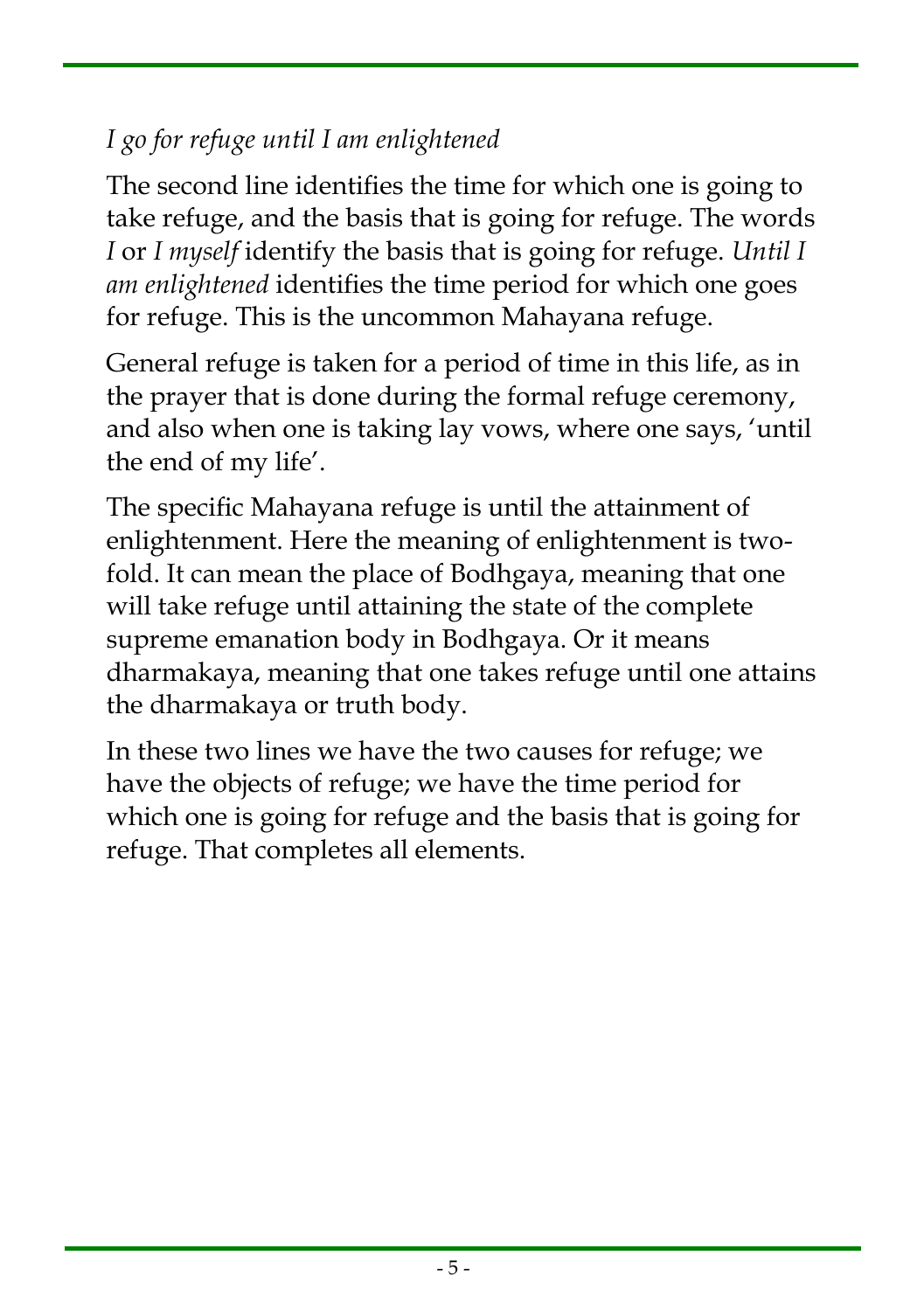### Bodhicitta

*May I, from the virtuous merit that I collect by practising giving and other perfections*

Here again, the word *I* identifies the person who is generating the motivation. *The virtuous merit that I collect by practising giving and other perfections* identifies the merits through which one wants to attain the aim of enlightenment:

- The merits of generosity
- The merits of morality
- The merits of patience
- The merits of enthusiasm
- The merits of concentration
- The merits of wisdom

### *Attain the state of a buddha to be able to benefit all sentient beings.*

The fourth line identifies the purpose of generating bodhicitta. The objective is *all sentient beings*, while *benefit* is the purpose of others, and the state of a buddha refers to enlightenment.

This line identifies the nature of bodhicitta as being in the nature of prayer, as explained in both the *Ornament of Mahayana* sutras and *Explanation Illuminating the Meaning*. By the merits that one accumulates with one's three doors, through the practices of generosity, morality, patience and so forth, may one attain the state of a buddha, so as to be able to place all sentient beings in the state of liberation and complete enlightenment.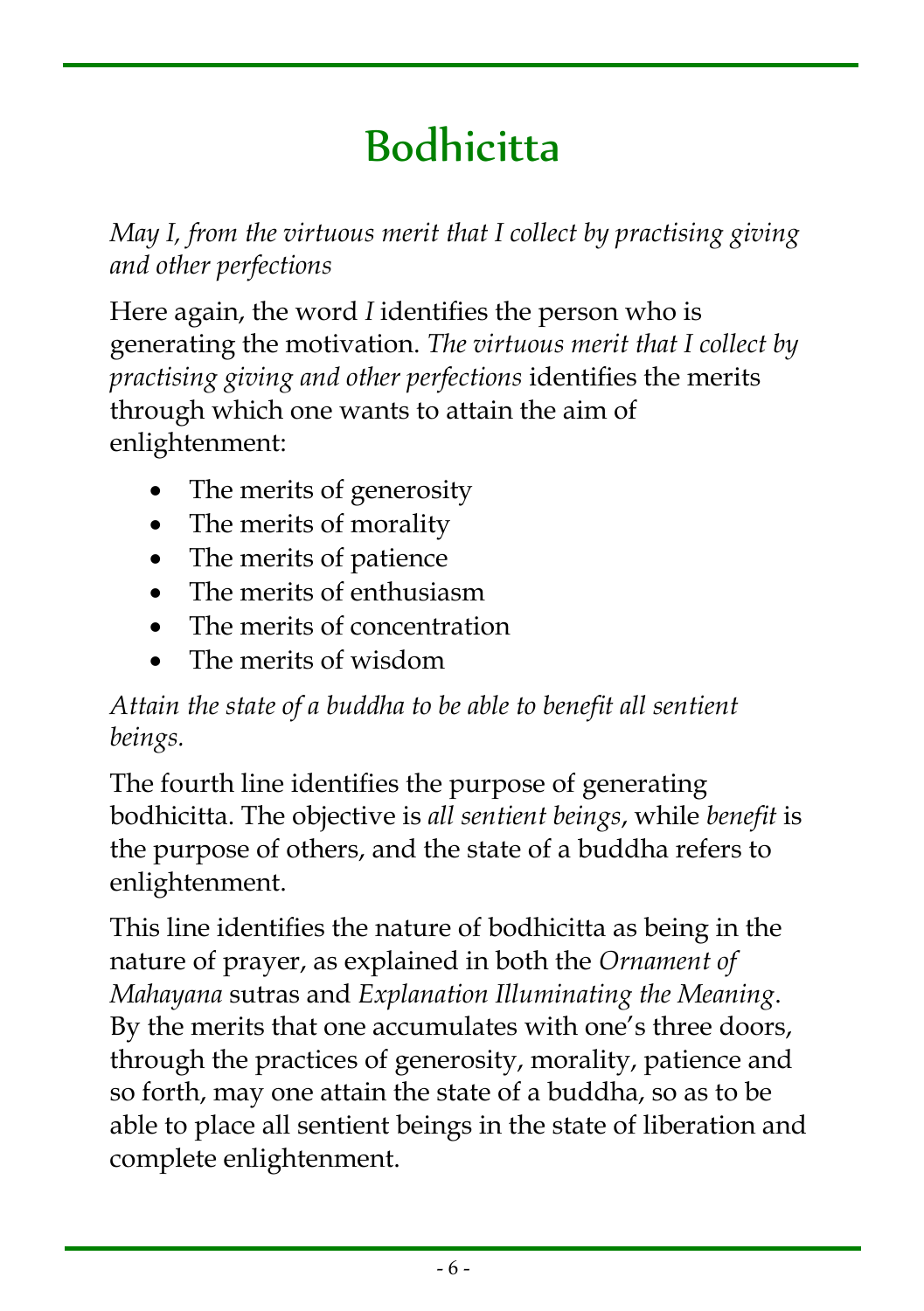#### **Mind, not mental factor!**

The mind of enlightenment is exactly that—it is a mind and not a mental factor. If something is an awareness then it is either a mind or a mental factor. The mind of enlightenment is a primary mind and not a mental factor, even though it is sometimes labelled as an aspiration or wish.

As it says in *Ornament of Clear Realisation*,

Mind generation is the wish to attain complete enlightenment for the purpose of others.

The label of 'aspiration' or 'wish' is merely nominal, because the mind of enlightenment is a mind and not a mental factor. The reason the mind of enlightenment is labelled as an aspiration (even though it is not a mental factor) is because it has to be endowed with the two-fold aspiration:

- The aspiration of wanting to achieve the welfare of others
- The aspiration of wanting to attain complete enlightenment

The aspiration of wanting to achieve the welfare of others is the causal aspiration. The mind of enlightenment is labelled as a wish or aspiration because it applies the name of the cause to the effect.

The mind of enlightenment has within its entourage of mental factors the aspiration of wanting to achieve complete enlightenment. The mind of enlightenment is labelled as a wish or aspiration to show that it has the aspiration of wanting to attain complete enlightenment within its entourage of mental factors. So the mind of enlightenment is labelled as an aspiration or wish both from the point of view of one of its accompanying mental factors, as well as from the point of view of applying the name of the cause to the effect.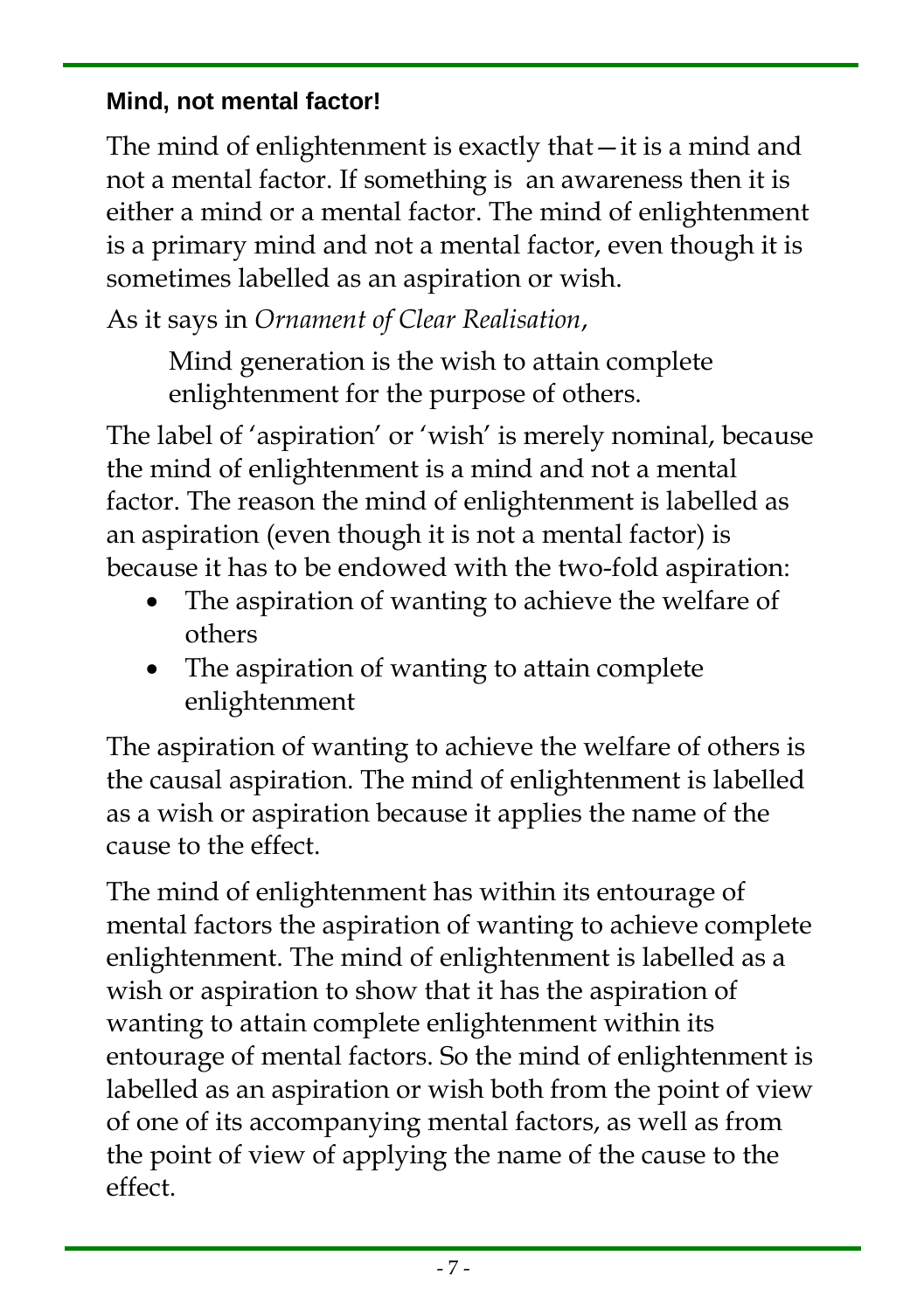#### **Seven-point cause-and-effect meditation**

The aspiration of wanting to achieve the welfare of sentient beings is the causal aspiration that precedes the aspiration of wanting to achieve complete enlightenment. If you look at the sequence of meditation in which one generates bodhicitta, then this becomes clearer.

1. Having meditated on equanimity one meditates on recognising that all sentient beings were one's mother.

2. One meditates on the kindness of the mother.

3. One meditates on the necessity of repaying the kindness of one's mother.

These three meditations establish the basis for the welfare of sentient beings.

4. Then one meditates on love and compassion for all beings without discrimination, which trains the mind in the motivation that is concerned with the welfare of sentient beings.

5. Here the wish to achieve the welfare of sentient beings increases and becomes more refined.

6. This is then further refined with superior intention, where one takes upon oneself the responsibility for the welfare of all sentient beings.

7. Only after all these meditations does one generate the actual aspiration of wanting to attain complete enlightenment.

The actual aspiration of wanting to attain complete enlightenment is a result of the preceding meditations, where one meditates on the welfare of sentient beings, and generates a concern for the welfare of sentient beings in different stages.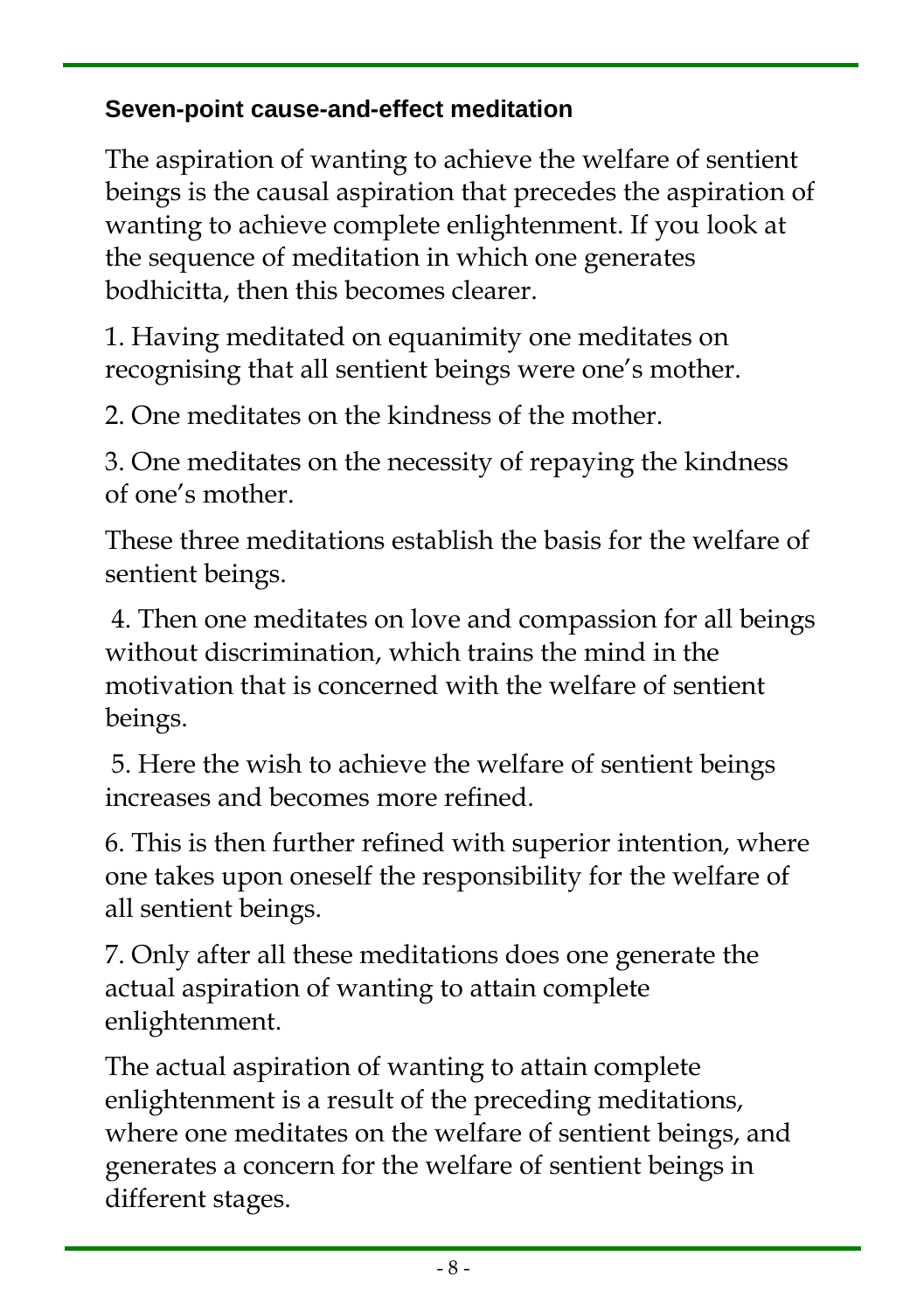Both bodhicitta and its accompanying aspiration of wanting to attain complete enlightenment for the welfare of all sentient beings have superior intention as their basis.

Superior intention has as its basis great compassion, which has love for all beings without discrimination as its basis, which in turn has as its basis the determination to repay the kindness of one's mother, which has as its basis recognising the kindness of the mother.

This in turn has as its basis recognising that all sentient beings were one's mother. Here one can clearly see that first one meditates on generating a concern for the welfare of sentient beings.

So the aspiration of wanting to achieve the welfare of sentient beings is generated first and acts as the basis for the aspiration of wanting to attain complete enlightenment. One has to relate these words to the enlightenment that one is going to personally attain in the future, and not to some kind of general enlightenment, because that would not be actual bodhicitta. To be actual bodhicitta, one has to relate it to the enlightenment that one is going to attain in the future.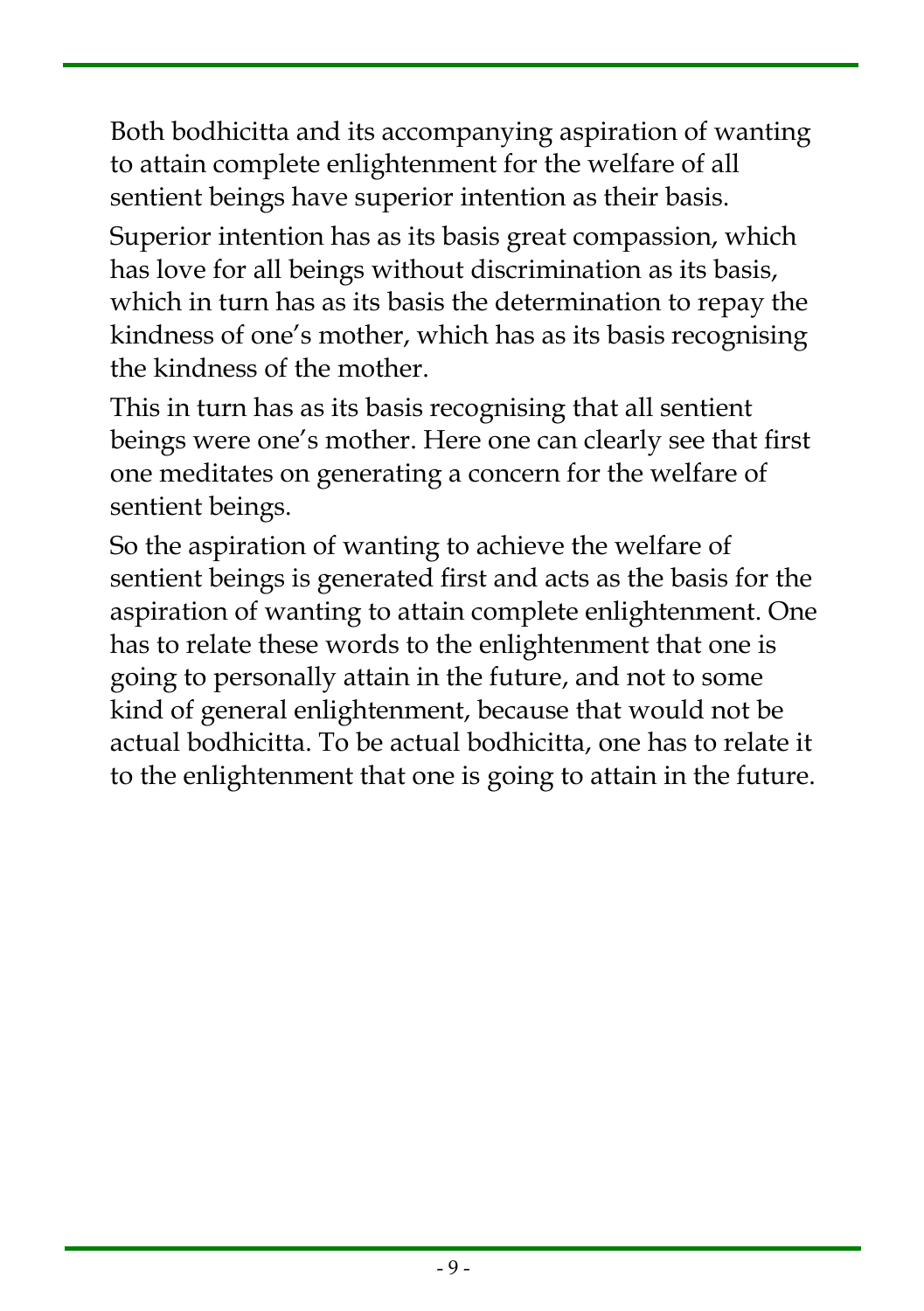#### **Relating this to the lam rim**

You can see that to generate bodhicitta one needs to engage in these step-by-step meditations. One cannot generate bodhicitta merely through reciting a prayer. Rather, one has to engage in these sequential meditations to initially generate an effortful experience of bodhicitta, and then increase that so that it becomes an effortless experience of bodhicitta.

The meditation on bodhicitta needs to be preceded by the generation of pure renunciation, which is attained through the meditations common to the being of medium capacity. This in turn has to be preceded by meditation on the law of cause and effect; which then in turn has to be preceded by meditation on refuge; which in turn is preceded by meditation on the lower realms; which in turn is preceded by meditation on death and impermanence; which in turn is preceded by meditation on the precious human rebirth; which is preceded by meditation on proper reliance on the spiritual friend. By meditating in this way, one places an incredibly valuable imprint of the whole path on one's mind.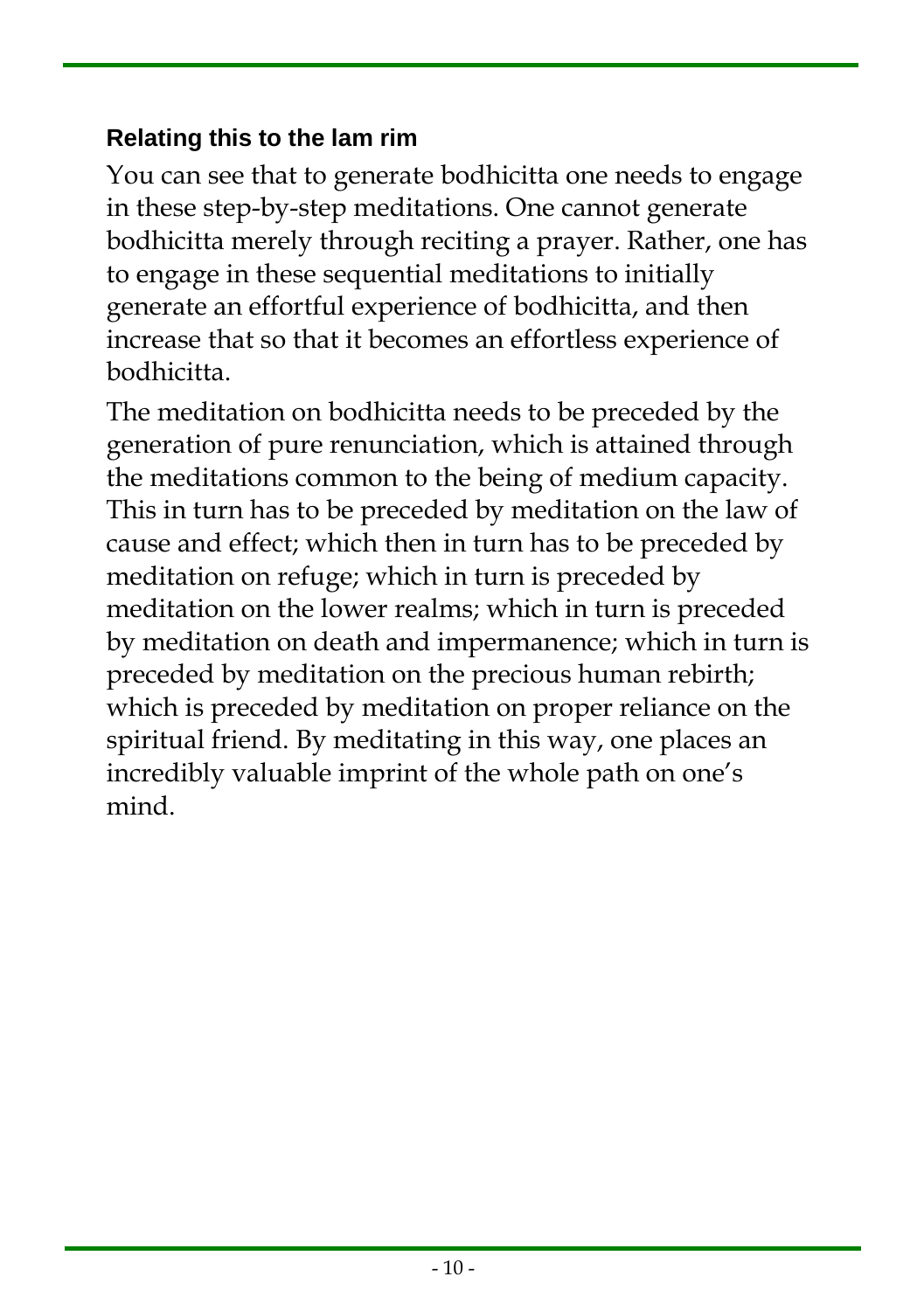### **The divisions of bodhicitta**

1. There is of course a **division by nature** which is the division into wishing bodhicitta and engaging bodhicitta

*Wishing bodhicitta* is the bodhicitta that is not directly held by the practices of the perfections of generosity and so forth.

*Engaging bodhicitta* is the bodhicitta that is directly held by the practice of the perfections of generosity and so forth. For example the bodhicitta in the continuum of a person in meditative equipoise is wishing bodhicitta and not engaging bodhicitta.

2. There is the **division from the point of view of example**. Here we have the twenty-two bodhicittas that are related to twenty-two examples such as ground-like bodhicitta, goldlike bodhicitta and so forth.

3. Then we have the **division from the point of view of their mode of generation**. Here we have king-like bodhicitta, ferryman-like bodhicitta, and shepherd-like bodhicitta. This is very meaningful.

*King-like bodhicitta* is the bodhicitta that has the motivation of wanting to first attain enlightenment oneself and then to subsequently lead all other sentient beings to enlightenment. It is called king-like bodhicitta because the king is always the foremost person in the realm and everybody follows him.

*Shepherd-like bodhicitta* is the bodhicitta where the person has the motivation of first wanting to place all other sentient beings in the state of enlightenment, with oneself attaining enlightenment last. Here the analogy of a shepherd is used because a shepherd always has all the sheep and goats in front of him while the shepherd brings up the rear. That is